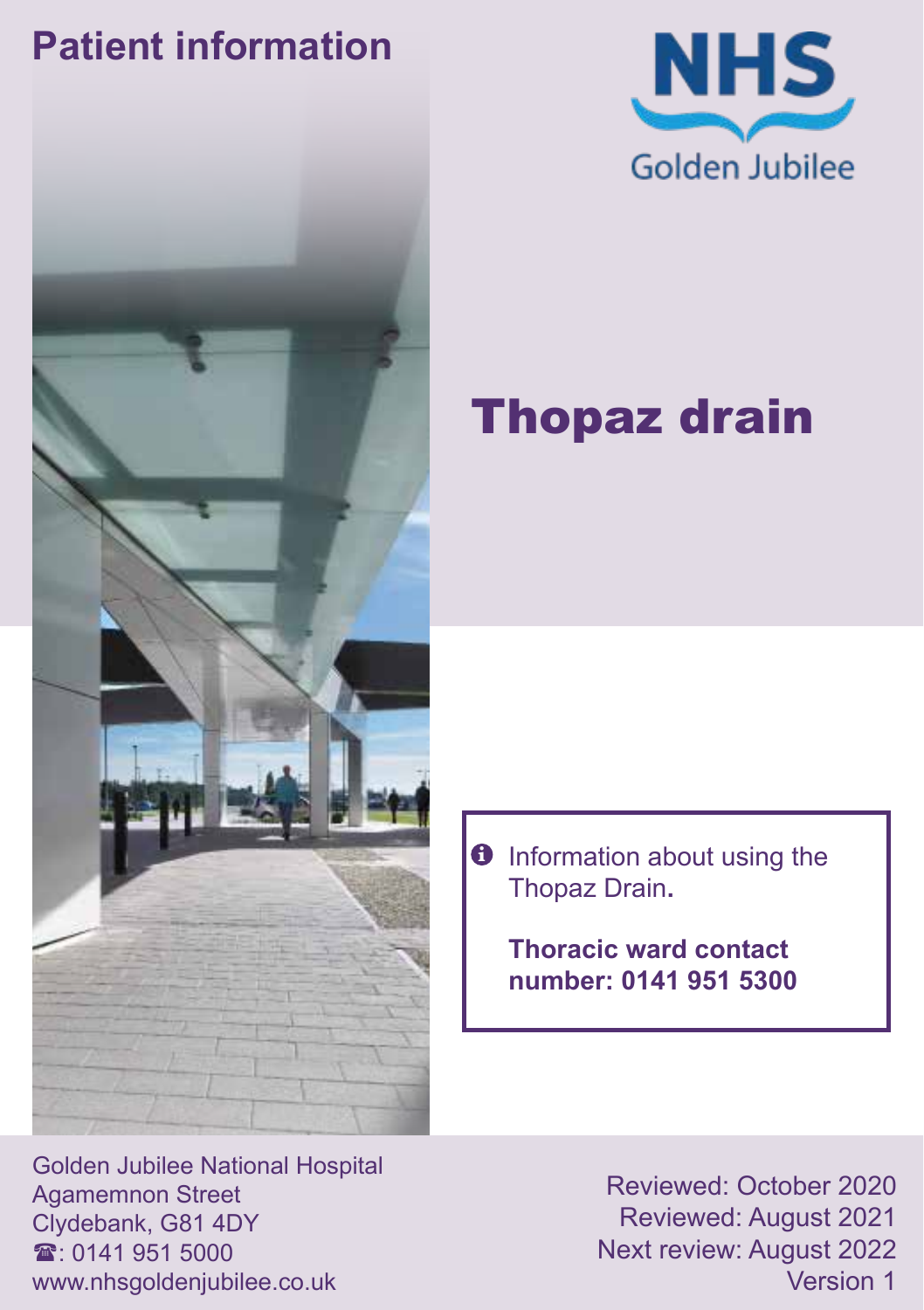### **About this booklet**

The purpose of this booklet is to give you information about using the Thopaz Chest Drain.

#### **The aim of this booklet:**

- to give you more information about the Thopaz Chest Drain after you have spoken to your surgeon or nurse;
- to help you understand what this involves and what will happen to you;
- to explain the possible risks of using the Thopaz Chest Drain;
- to explain other alternatives if you do not wish to use the Thopaz Chest Drain; and
- to make sure you have all the information you need before agreeing to the procedure.

#### **What is a chest drain?**

Chest drains are used after all types of lung surgery to:

- re-inflate the lung after surgery;
- assist with drainage of air from the space between the lung and the chest wall; and
- assist with drainage of fluid from the space between the lung and the chest wall.

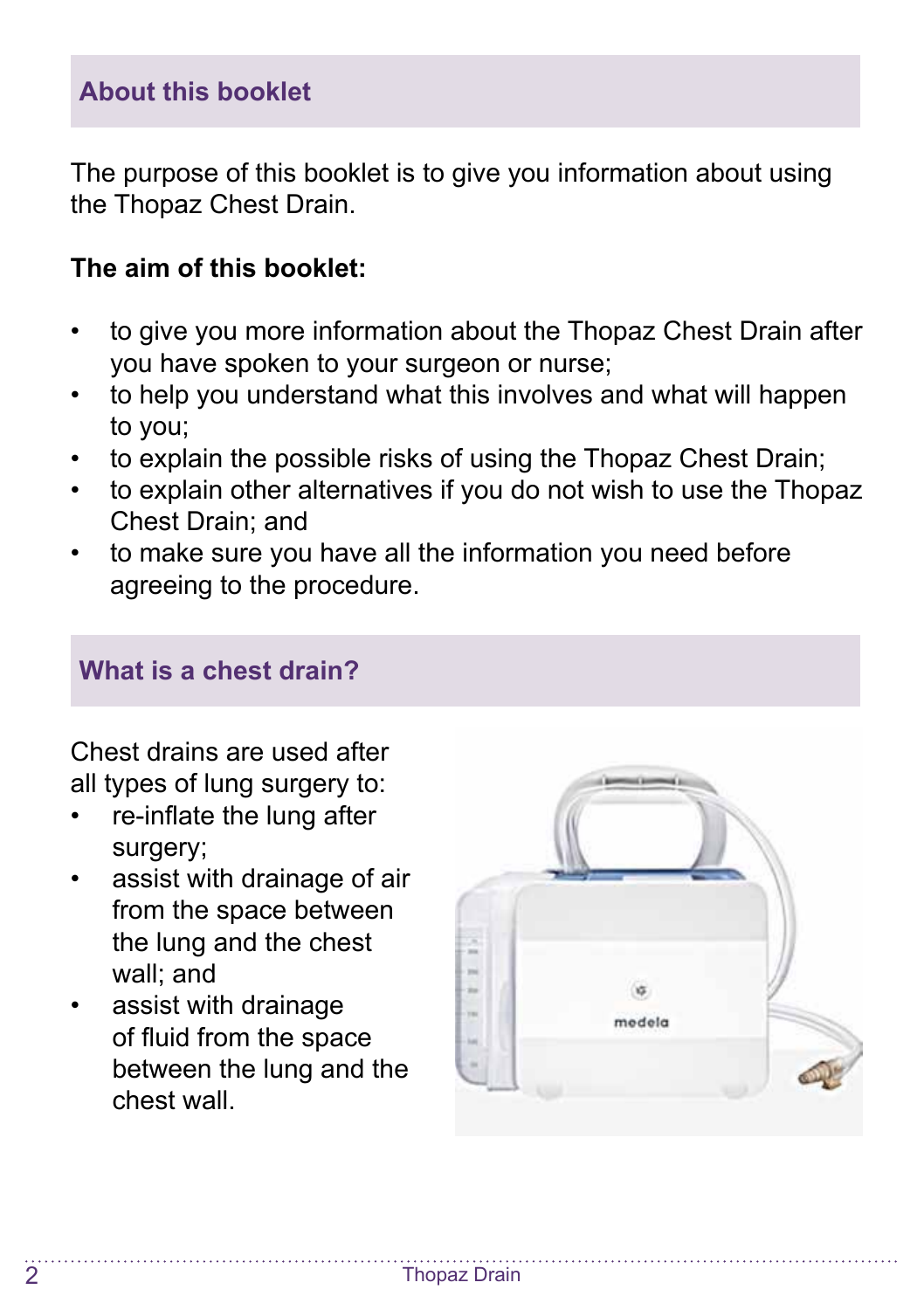### **What is a Thopaz chest drain?**

- Thopaz is a complete, efficient, portable chest drainage system which is very easy to set up and handle. It is made up of a machine, recharging base unit, disposable containers, and tubing.
- The Thopaz system will be connected to the chest tube which the surgeon inserts at the end of the operation. The chest tube will be securely stitched in place to prevent it from dislodging or falling out. You will have a small dressing around the insertion site.
- Your Surgeon may ask for suction to be applied to the drain to aid the drainage of air or fluid. Thopaz allows suction to be applied to the drain whilst allowing you to remain mobile; in some cases patients are allowed home with the Thopaz Chest Drain.

#### **Why do I need to have the Thopaz chest drain?**

Your surgeon has recommended this treatment because there is still an air leak present or there is too much fluid that requires draining and the chest tube cannot be safely removed.

Using the Thopaz Chest Drain will allow you to be mobile around the ward: your nurse will tell you how much you can safely do during this time. You may be allowed to go home with the Thopaz Drain in place, however strict criteria for discharge must be met before this will be considered.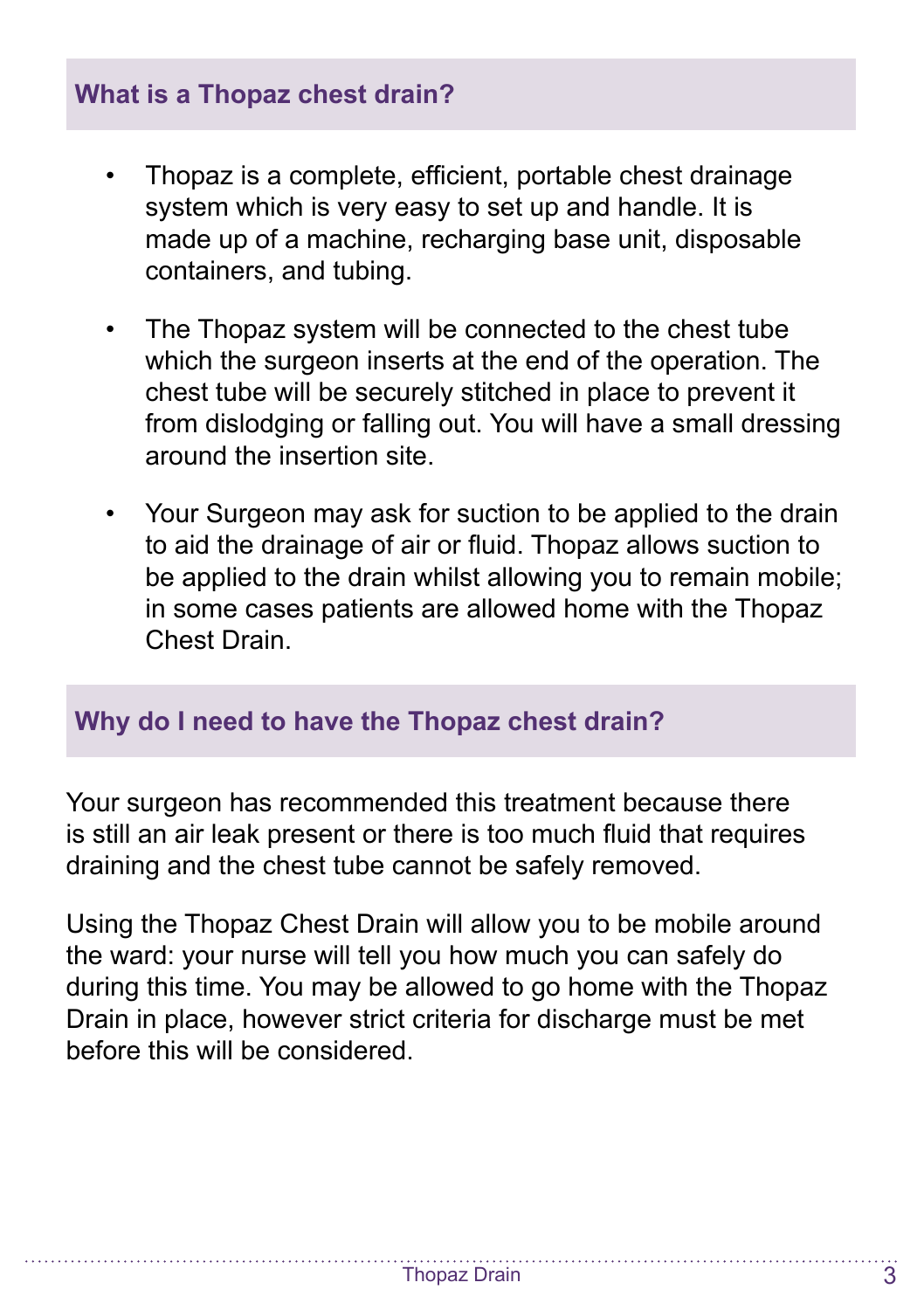### **Risks:**

There are no additional risks in using Thopaz when compared with the underwater seal chest drain. You will be required to use either one of these after surgery until your lung has re-inflated, fluid drainage has reduced and air drainage has stopped.

## **Benefits:**

- Thopaz allows you to be mobile while continuous suction is applied to your chest tube. Mobilisation will help to prevent other complications which are associated with all types of surgery (deep vein thrombosis, chest infection, pressure ulcer formation, constipation, loss of appetite, low mood).
- Enhanced privacy and dignity as you can go to the bathroom alone.
- Thopaz shows the pressure and air flow reading continually on the machine, meaning your surgeon/nurse can more accurately assess when the chest tube can be removed.

### **How to use the Thopaz drain**

The nurse will show you how to use the Thopaz drain and recharge the base unit, which will be plugged in to the mains electricity supply and placed on the floor at your bedside. You will be able to carry the machine around with you.

When you are sitting on or by your bed, place the machine back onto the base unit; a blue light will indicate that the machine is charging. The machine will bleep once each time you have lifted it from or placed it onto the base unit. The machine will recharge whilst sitting on the base unit. The charge will last for four hours when fully charged.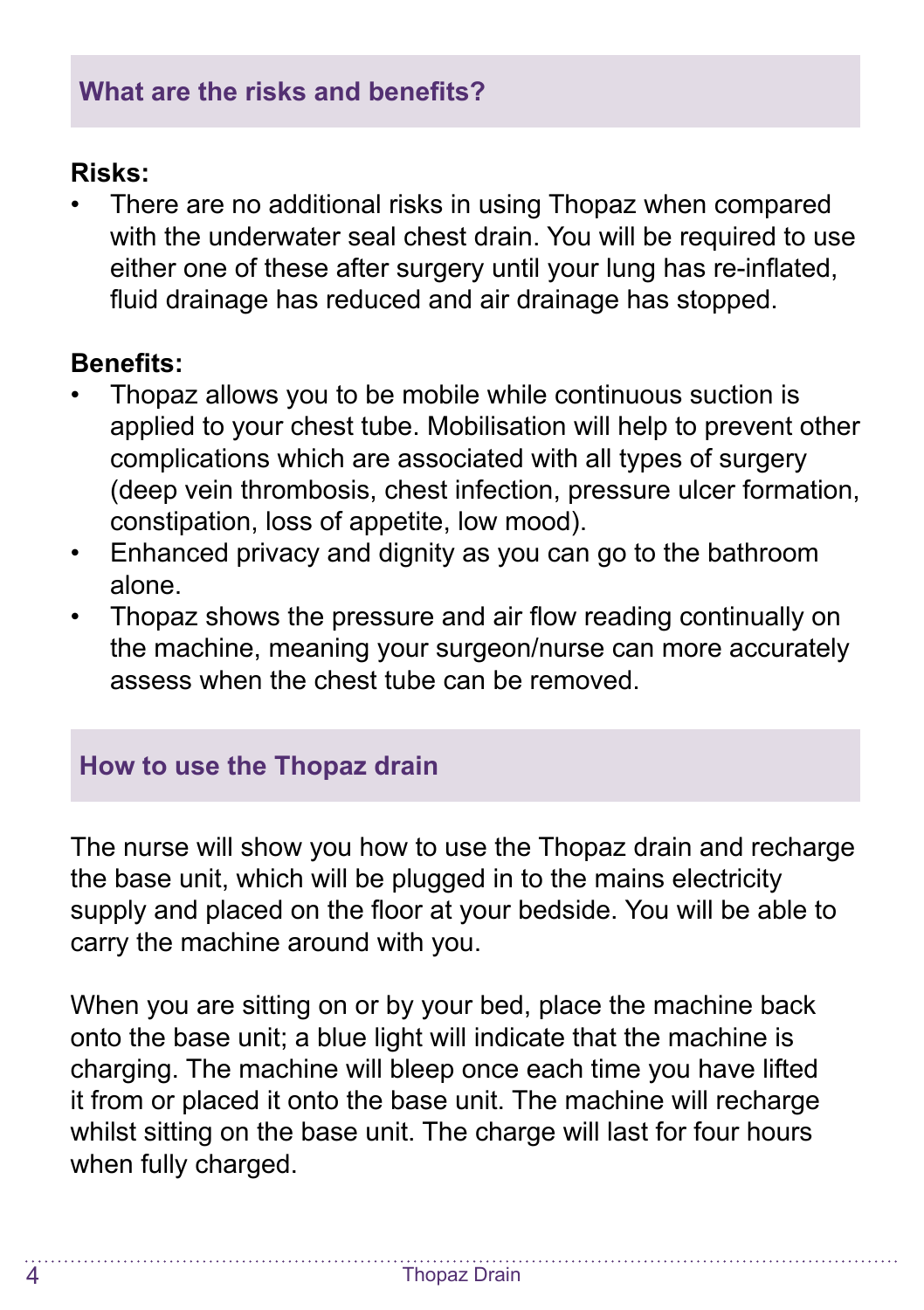### **What are the alternatives if I choose not to use the Thopaz system?**

If you choose not to use Thopaz, the alternative is to continue using the traditional type of chest drain which is connected to the suction controller by your bed. This limits your mobility from bed to chair and the length of time you can spend in the bathroom etc is reduced. You will need to remain in hospital until the drain is removed with this type of wall suction.

Your surgeon has recommended Thopaz and will explain to you individually the reasons for this and your options. If you choose not to have this system, please take this opportunity to ask questions and discuss any concerns you may have.

#### **Going home with Thopaz**

Your doctor or nurse will discuss with you whether you are suitable to be considered for discharge home with the Thopaz drain. You must meet **all** of the following criteria:

- The Thopaz Drainage system must have been used for a minimum of 48 hours on the ward prior to discharge.
- A Chest X-ray has been performed and reviewed.
- The anchor stitch holding the chest tube will be checked and a new dressing applied.
- You must be alert, aware of your situation and mobile.
- You must be independently mobile.
- You must not live alone.
- You and your carer must feel confident to go home with the Thopaz drain.
- You must have access to transport to attend the ward or wound clinic when necessary.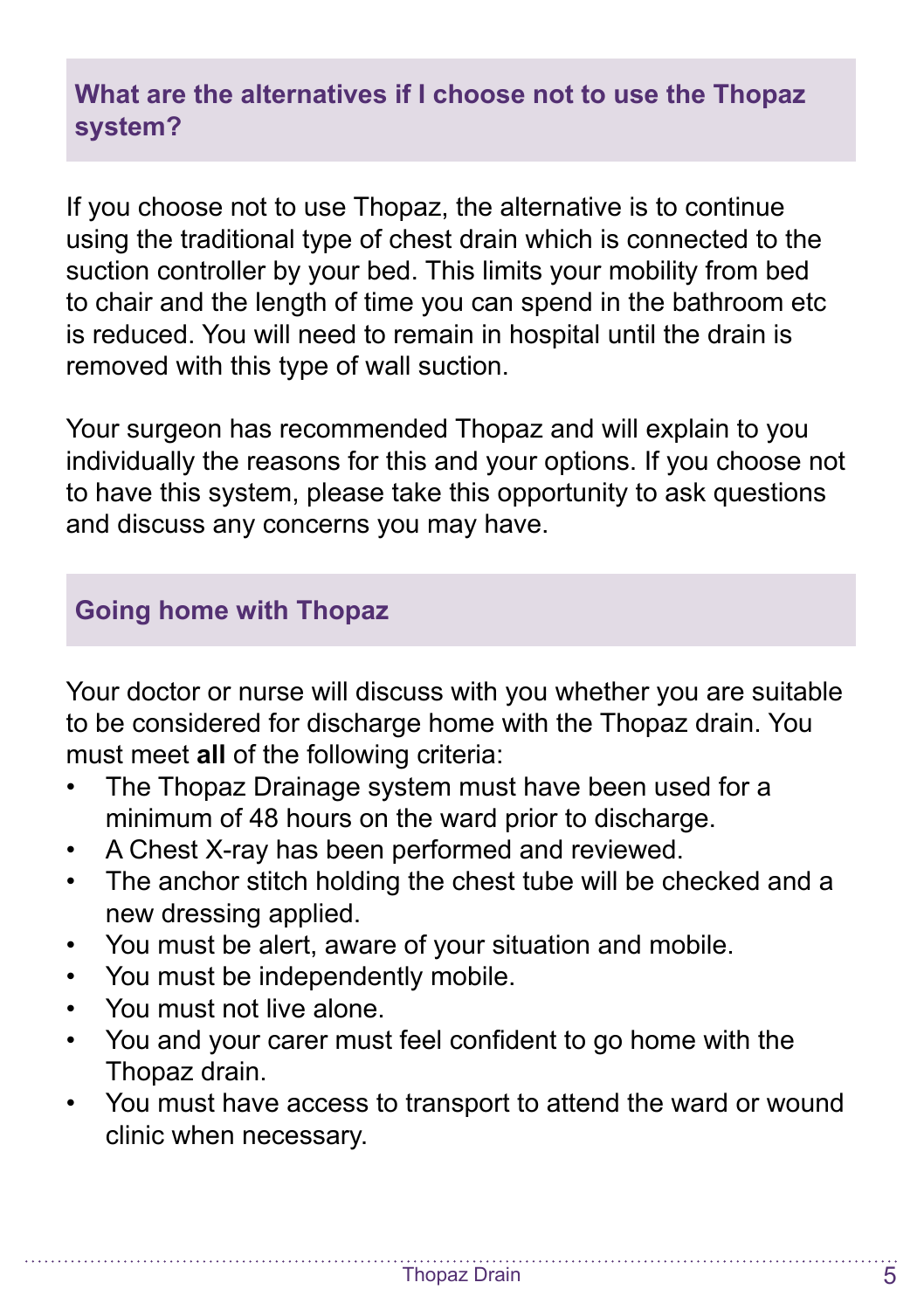### **Going home advice**

Before leaving the ward, your Doctor / nurse will give instructions to you and your carer about available support, follow-up arrangements and contact details while you are at home with your Thopaz chest drain.

- An appointment will be made in the chest drain clinic for followup by a nurse. Your surgeon may review your drain.
- A referral to your District Nurse will be arranged if required to change the dressing around the chest tube. The dressing will need to be changed at least twice weekly dependant on leakage from the site
- A copy of your discharge letter will be given to you with your supply of current medication.
- You will be shown how to record the level of drainage and amount of air flow on the chart at the back of this booklet. It should be recorded daily when you get up in the morning. Your Surgeon or nurse will review these details when in clinic, so please bring the booklet with you.

You will need someone to drive you home; do not drive while you have the chest drain in place.

If your chest drain falls out at any time, day or night, you must apply a firm dressing and contact the ward immediately to arrange a review.

If you become increasingly short of breath, or suddenly short of breath, you must call 999 and request to be taken to the Thoracic Ward at Golden Jubilee National Hospital or your nearest Accident and Emergency unit for urgent review.

Your drain will be removed in clinic once your surgeon is happy that your lung has re-inflated, fluid drainage has reduced and air drainage has stopped. Ensure you bring this booklet with you at all times whilst you have the Thopaz drain.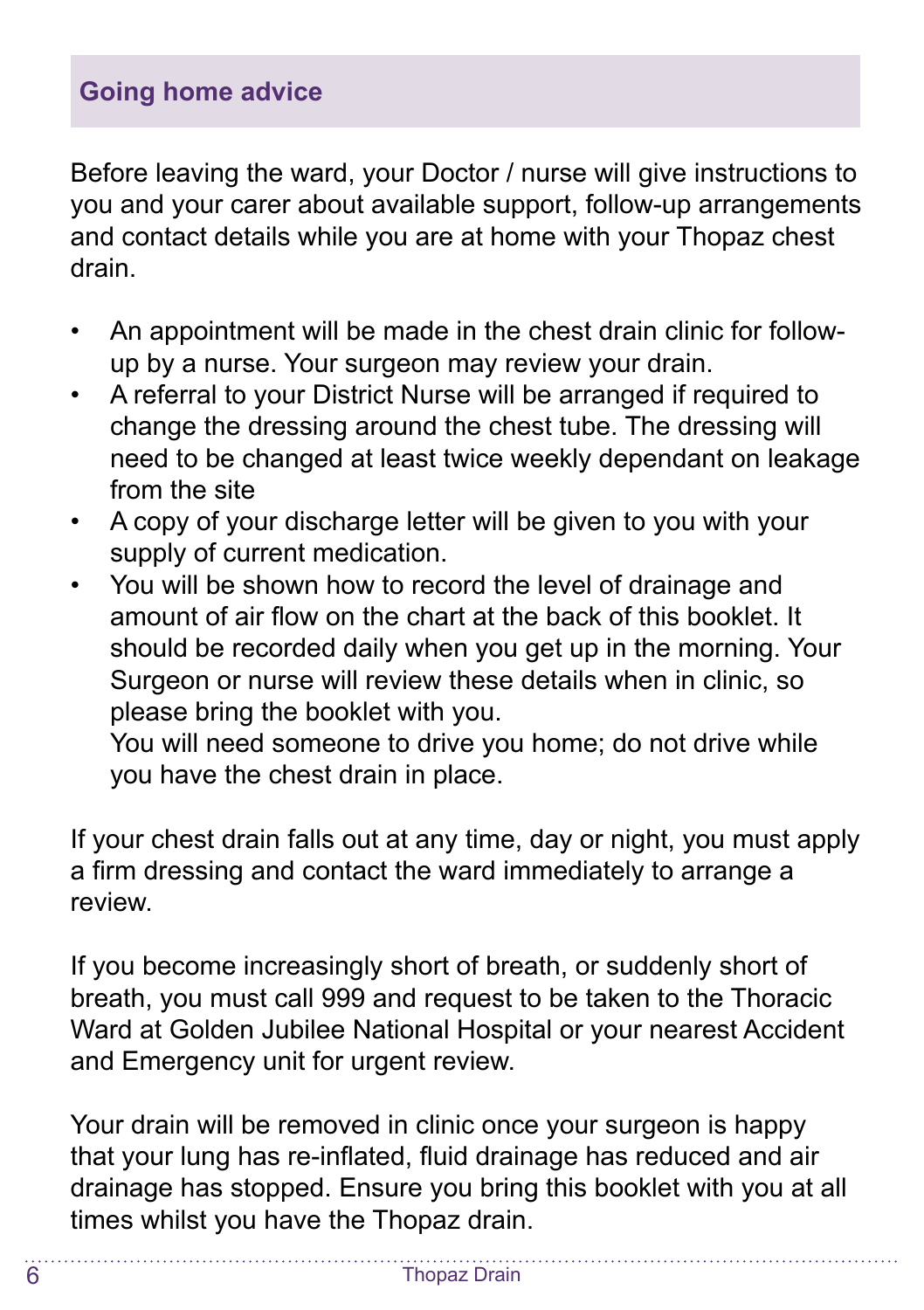#### **When you are at home**

Find a suitable place to plug the base unit in during the day and at night. Remember to place the machine on the base unit when you are sitting down watching TV, reading and whilst you are in bed.

You will have to consider what side of the bed to sleep on, which will depend on what side of your chest the tube is in place, to minimize the risk of pulling on the drain tube. For example, if your tube is on the left hand side, you should sleep on the left hand side of the bed so that the tube is nearest to the side / end of the bed.

#### **Monitoring air flow and drainage whilst on Thopaz**

The suction on the Thopaz is minus ............... Kpa (this is shown on the display screen on the top of the pump).

Please record the Air Flow and amount / type of drainage in the canister at 8am each day on the chart below. It is normal for the FLOW rate to vary during the day.

| Date | Time | Air flow<br>(see screen on<br>top of pump) | Amount in<br>canister | Colour of fluid<br>(clear/yellow/<br>pink/red) | Comments |
|------|------|--------------------------------------------|-----------------------|------------------------------------------------|----------|
|      |      |                                            |                       |                                                |          |
|      |      |                                            |                       |                                                |          |
|      |      |                                            |                       |                                                |          |
|      |      |                                            |                       |                                                |          |
|      |      |                                            |                       |                                                |          |
|      |      |                                            |                       |                                                |          |
|      |      |                                            |                       |                                                |          |
|      |      |                                            |                       |                                                |          |
|      |      |                                            |                       |                                                |          |
|      |      |                                            |                       |                                                |          |

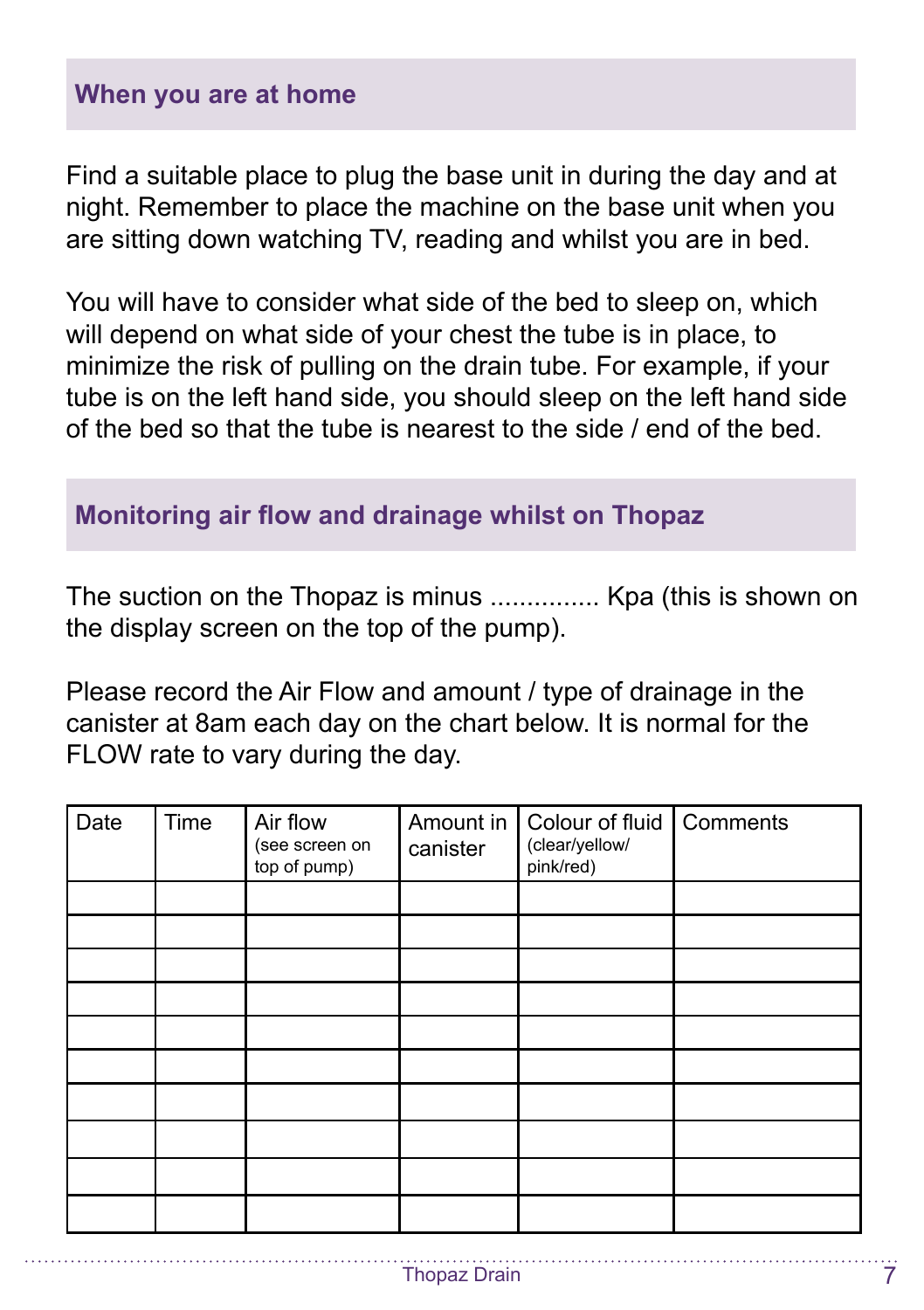If the Thopaz machine makes an alarm sound, **do not panic;** this is a safety feature. Note down any message / fault number on the display and contact us.

#### **Are you safe if the Thopaz turns off or has a fault?**

Yes – the system will work the same as a water seal drain when turned off.

## **Troubleshooting tips**

#### **Battery does not charge**

- Check if the docking station is connected to mains power.
- Check connections between docking station and Thopaz.
- Contact the Thoracic Ward, who will swap the charger or plug or, if necessary, change the Thopaz unit.

#### **'Internal fault' is displayed repeatedly**

- If 'Internal fault' is displayed, Thopaz must be turned off and on again using the Power button.
- If the fault occurs repeatedly, contact the **Thoracic Ward on 0141 951 5300**.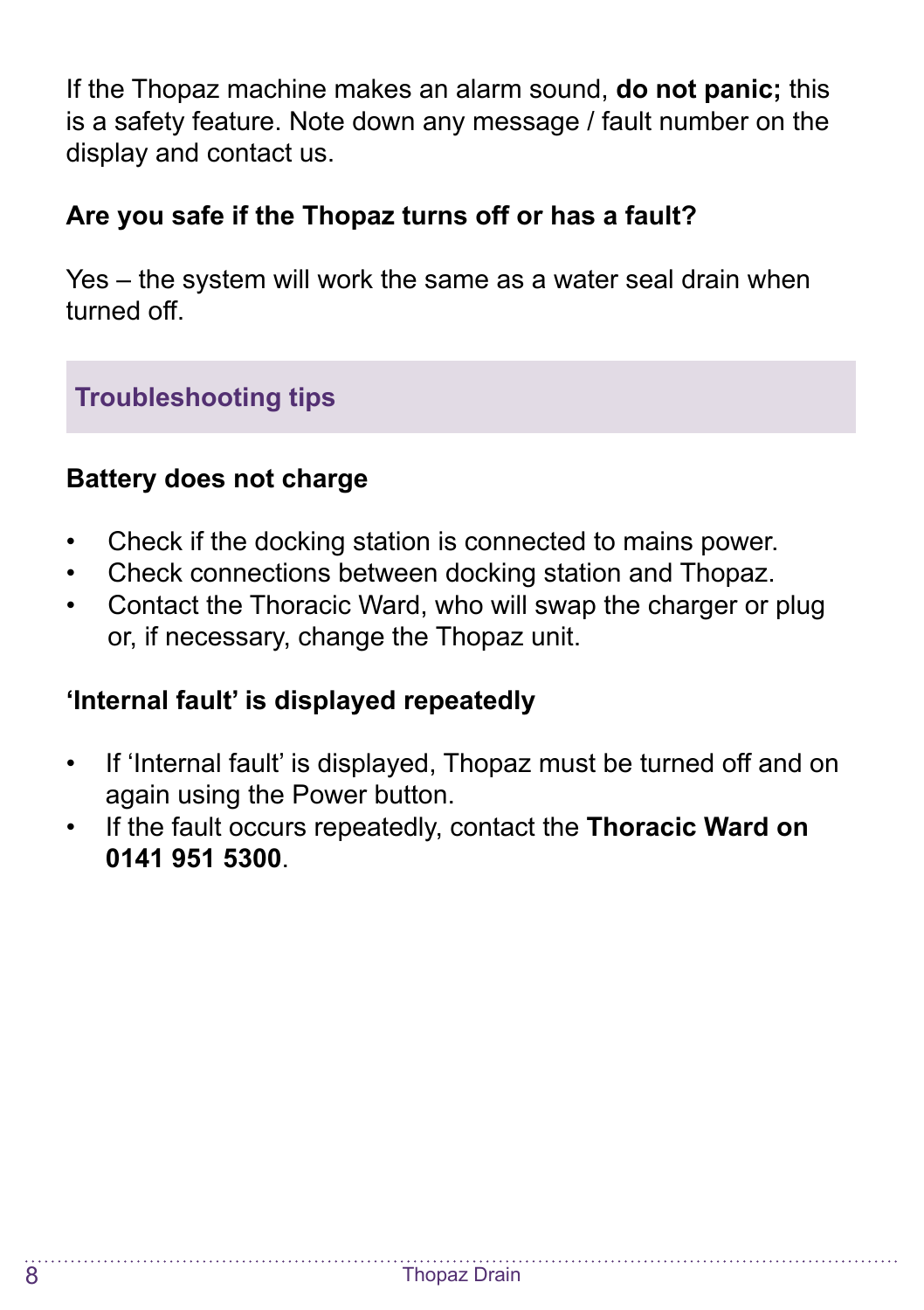

#### Thopaz Drain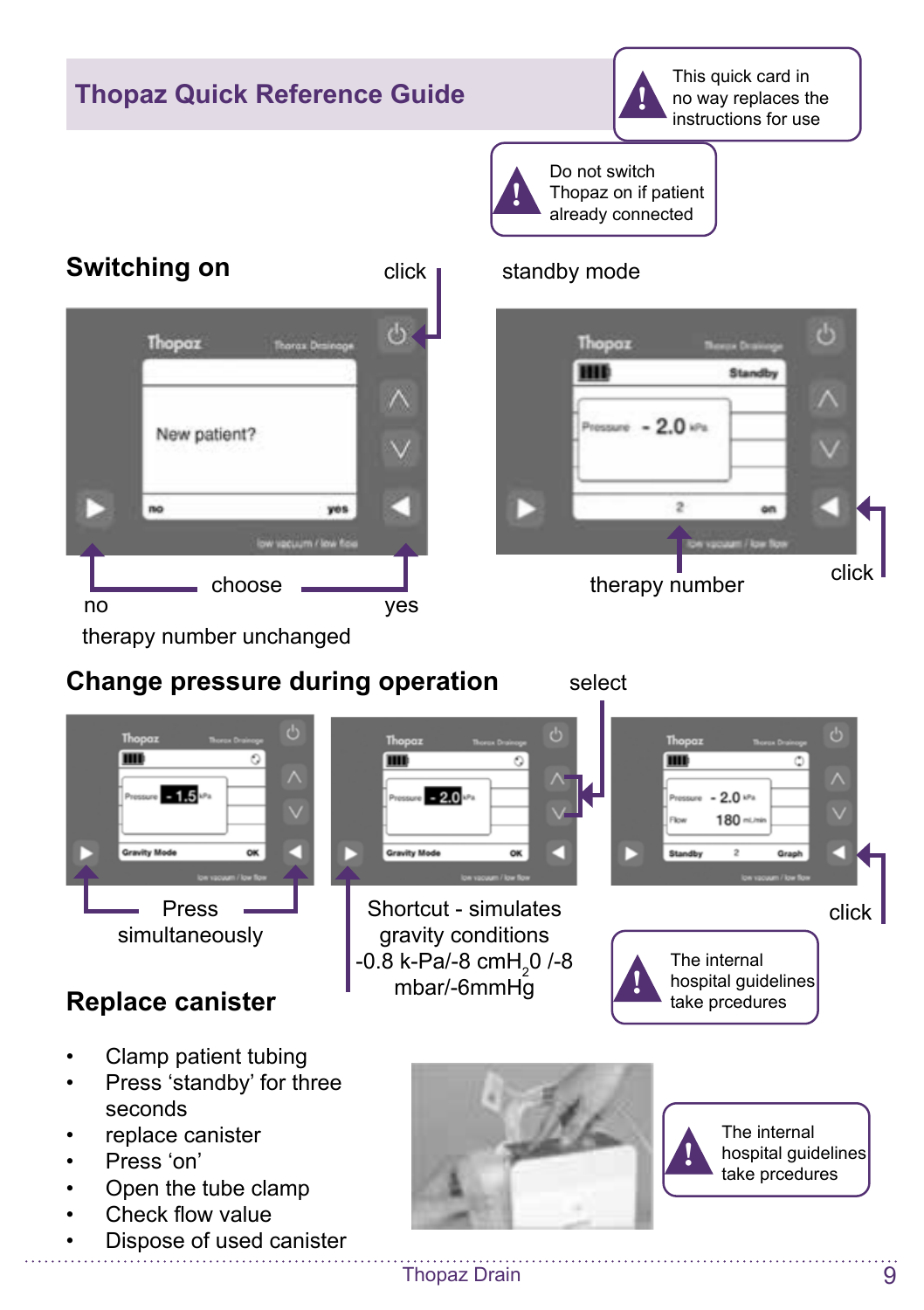#### **Alarm Management** (e.g. system clogged)





#### press >3 seconds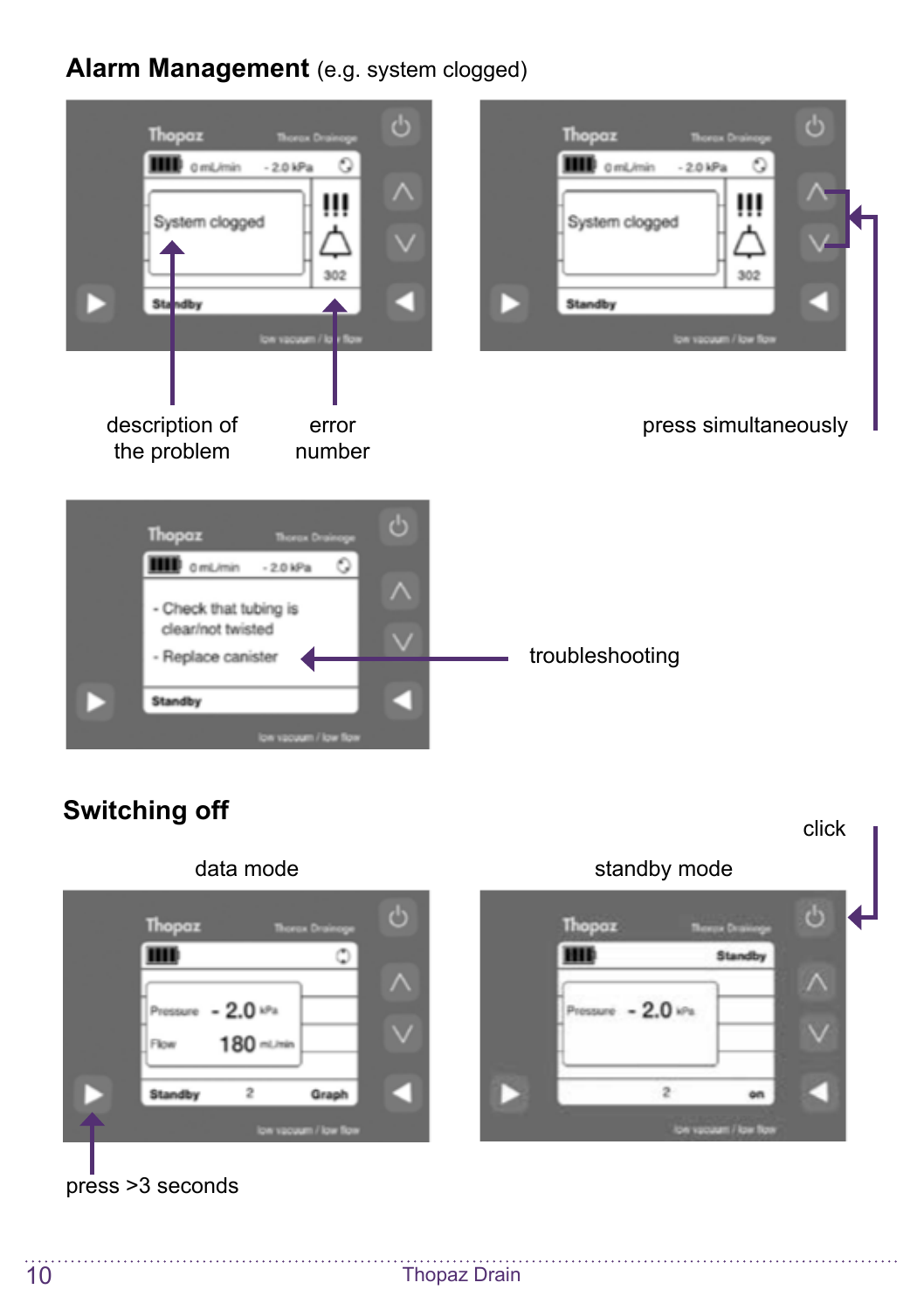| <b>Notes</b> |              |
|--------------|--------------|
|              |              |
|              |              |
|              |              |
|              |              |
|              |              |
|              |              |
|              |              |
|              |              |
|              |              |
|              |              |
|              |              |
|              |              |
|              |              |
|              |              |
|              |              |
|              |              |
|              |              |
|              | Thopaz Drain |